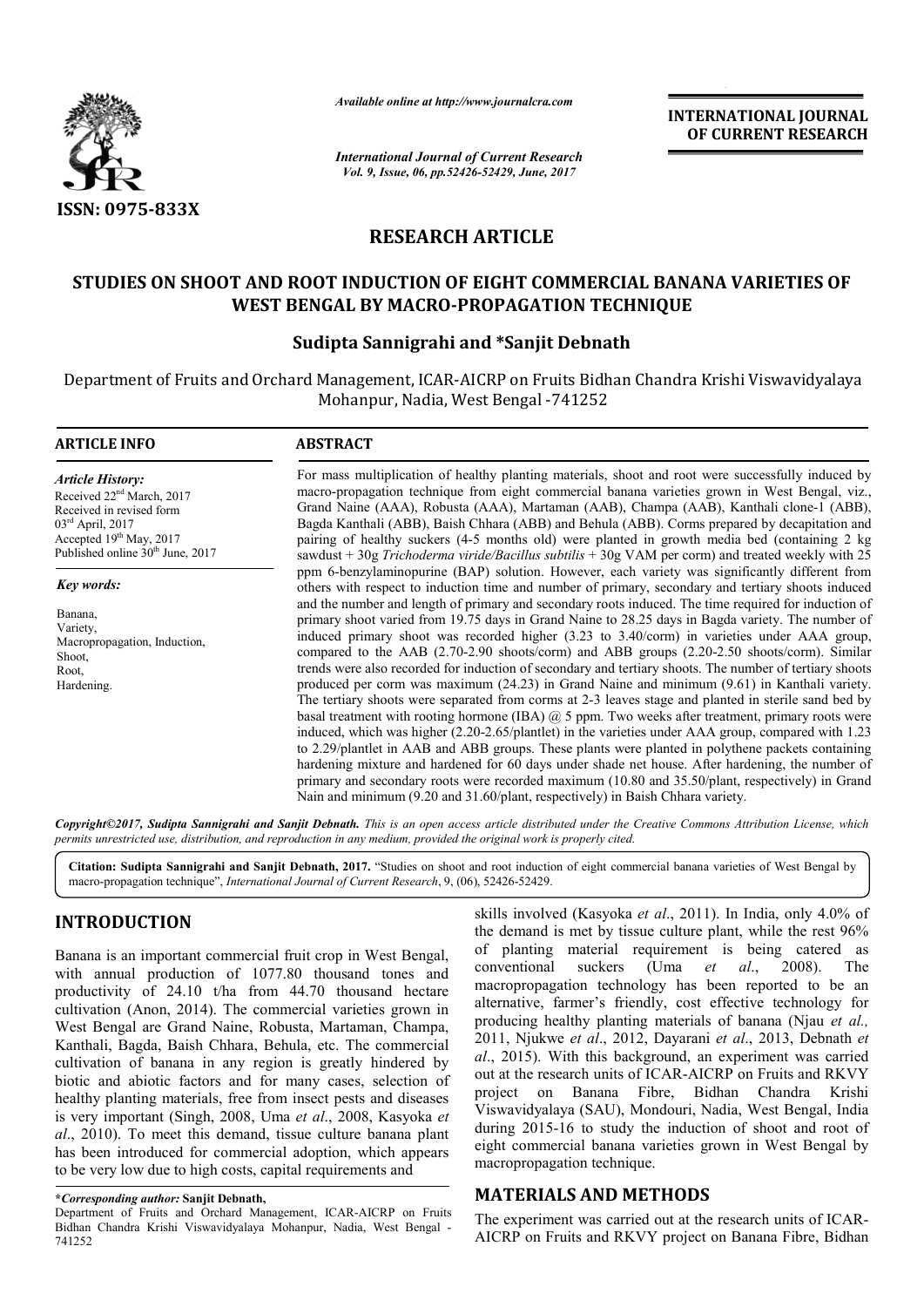Chandra Krishi Viswavidyalaya (SAU), Mondouri, Nadia, West Bengal, India during 2015-16. The technical procedures of macropropagation, as described by Uma *et al*. (2008), Anon (2015) and Debnath *et al*. (2015) were followed for this experiment on eight commercials banana varieties, viz., Grand Nain (AAA), Robusta (AAA), Martaman (AAB), Champa (AAB), Kanthali clone-1 (ABB), Bagda Kanthali (ABB), Baish Chhara (ABB) and Behula (ABB). The experiment was laid out in a Randomized Block Design (RBD) with 4 replications, 8 treatments (varieties) and 10 corm per replication. Healthy suckers were collected from the wellmaintained healthy germplasm block. Suckers were cleaned, paired, treated with protective chemicals, decapitated (removal of apical bud) and planted in growth media beds containing 2 kg sawdust + 30g *Trichoderma viride/Bacillus subtilis* + 30g VAM per corm. Application of 4 ml BAP solution (25 ppm) per corm per week and light moistening of growth media beds were done for activation of lateral buds and induction of primary shoots. The same technique, i.e., decapitation and BAP treatment were applied on primary shoots to induce secondary and on secondary shoots to induce tertiary shoots. The tertiary shoots were separated from corms and planted in sterile sand bed by basal treatment with rooting hormone  $(a)$ , 5 ppm. These plantlets were planted in polythene packets containing hardening mixture and hardened for 60 days. Observations were recorded on induction time (days) for primary, secondary and tertiary shoots and its growth characters, viz., height, girth, leaf number, length and width of leaf. Regarding root induction, observations were recorded on number and length of primary and secondary roots at 15 days after separation of tertiary shoots followed by root hormone treatment and 60 days of hardening. The data were analyzed for statistical inference following the statistical method for Randomized Block Design (RBD) described by Gomez and Gomez (1983).

# **RESULTS AND DISCUSSION**

## **Induction of primary, secondary and tertiary shoots**

The data recorded on induction of primary, secondary and tertiary shoots have been presented in tables 1, 2 and 3. Significant variations were recorded on induction time and number of induced primary, secondary and tertiary shoots. It took 19.75 to 20.25 days for primary shoot induction in the varieties under AAA group, which increased to 25.25 to 25.50 days in AAB group and it was maximum (26.50 to 28.25 days) in ABB group. The varieties under the AAA genomic group i.e., Grand Nain and Robusta responded well to induction of primary shoots and produced 3.23 to 3.40 shoots per corm, compared to the AAB genomic group (2.70 to 2.90 shoots/corm) and ABB genomic group (2.20 to 2.50 shoots/corm). Induction of secondary shoot from primary shoot and tertiary shoot from secondary shoot were achieved by decortications (removal of apical bud) of primary shoot and secondary shoot at 2 to 3 leaves stage and application of 4 ml of 40 ppm BAP solution. Minimum time (27.00 to 27.50 days) was taken for secondary shoot induction in the varieties under AAA group which increased to (29.75 to 31.00 days) under AAB group and maximum (33.50 to 34.25 days) under ABB group. Induction of secondary shoot per corm was lowest at (4.42 per corm ) in Baish Chhara variety and maximum in (8.15 per corm) in Grand Nain variety. Different varieties took different time for induction of tertiary shoot which varied from 28.00 days in Grand Nain to 35.50 days in

Bagda variety. Similarly, the tertiary shoot induced per corm varied between 9.61 tertiary shoots per corm in Kanthali variety to 24.23 tertiary shoots per corm in Grand Nain variety. The varieties under AAA group responded well to induction of tertiary shoots compared to AAB and ABB group. These results corroborated the findings by Debnath *et al*. (2015). According to Ortiz and Vuylsteke (1994), apical dominance, i.e., the inhibition of lateral bud growth due to growth substances released by the terminal bud, has been considered as a limiting factor for the perennial productivity of plantains (Musa spp., AAB group). By decapitation and decortications of the corms in present experiment, the apical or terminal buds were removed and hence, the inhibition of lateral buds was removed. Application of *BAP (6-Benzylaminopurine***),** a synthetic cytokinin was done for activation of the lateral buds. The effectiveness of benzylaminopurine (BAP) for shoot multiplication was known in banana (Muhammad *et al*., 2007). These two factors (removal of apical dominance and application of BAP) appeared responsible for activation of lateral buds and induction of primary, secondary and tertiary shoots in the present experiment. However, the differences in multiplication or production of shoots in different varieties may be due to the differences in the uptake rates of cytokinin by different genomes (Blakesly, 1991), variations in translocation rates to meristematic regions and type of metabolic processes take place (i.e., cytokinin may be degraded or conjugated with sugars or amino acids to form biologically inert compounds) (Kaminek, 1992).

#### **Growth of primary, secondary and tertiary shoots**

The growth of the primary, secondary and tertiary shoots showed significant variations only in height of plantlets of different varieties and non-significant variations in girth, leaf number and size (length & width) of leaf per plantlet (Tables 1, 2 & 3). The height of primary shoot varied from 12.15 cm in Grand Naine variety to 16.08 cm in Bagda variety, while the girth of primary shoot varied from 5.83 cm in Martaman variety to 6.69 cm in Champa variety. The height of the induced tertiary shoots varied from 6.49 cm in Grand Naine variety to 8.93 cm in Bagda variety. The girth of tertiary shoot was lowest (2.61 cm) in Robusta and maximum (3.55 cm) in Bagda variety. The Martaman variety recorded maximum (2.70) leaf number per tertiary shoot and minimum (2.15) leaf per tertiary shoot in Champa variety. The tertiary shoot of Bagda variety recorded maximum length (7.98 cm) and width (4.10 cm) of leaf, while it was minimum (6.10 and 3.18 cm) in Robusta variety. The observed growth of shoots of different varieties were supposed to be a reflection of varietal characters and also supported by the constituents of the culture media, viz., VAM and *Trichoderma viride* which are reported for beneficial effects on growth of banana plant (Sabarad *et al*., 2004).

#### **Induction of primary and secondary roots**

The tertiary shoots were separated from the corm at 2-3 leafstages and its basal portion were treated with 5 ppm IBA solution and planted on sand bed for induction of roots. The data recorded on induction of primary and secondary roots have been presented in table 4. Significant variations were recorded on the number and length of primary and secondary roots induced at 15 days after separation and treatment with rooting hormone and at 60 days of hardening. The induction of primary root was maximum (2.65/plantlet) in Grand Naine, while it was minimum (1.23/plantlet) in Baish Chhara variety.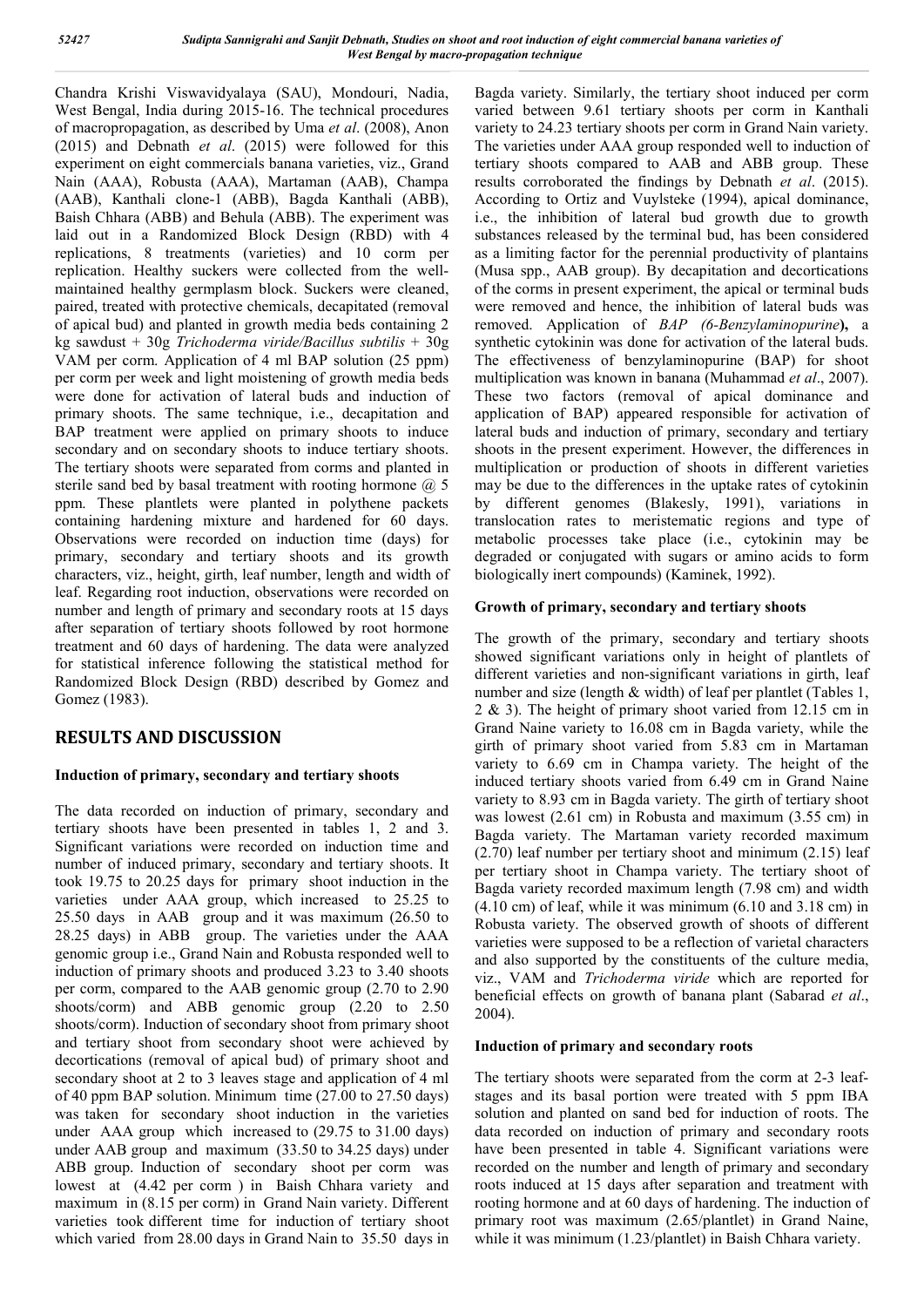| Table 1. Induction of primary shoot (PS)– time taken for induction; number, height and girth of induced PS; number, length and |                      |  |  |
|--------------------------------------------------------------------------------------------------------------------------------|----------------------|--|--|
|                                                                                                                                | width of leaf per PS |  |  |

| Variety of banana  | Induction time<br>for PS (Days) | No. of PS induced<br>per corm | Height of<br>PS (cm) | Girth of PS<br>(cm) | Leaf No.<br>per PS | Length of<br>$leaf$ (cm) | Width of<br>$leaf$ (cm) |
|--------------------|---------------------------------|-------------------------------|----------------------|---------------------|--------------------|--------------------------|-------------------------|
| Grand Nain (AAA)   | 19.75                           | 3.40                          | 12.15                | 6.46                | 2.40               | 16.25                    | 6.03                    |
| Robusta (AAA)      | 20.25                           | 3.23                          | 12.73                | 6.35                | 2.78               | 15.13                    | 5.98                    |
| Martaman (AAB)     | 25.50                           | 2.90                          | 14.95                | 5.83                | 2.50               | 17.00                    | 7.80                    |
| Champa (AAB)       | 25.25                           | 2.70                          | 15.75                | 6.69                | 2.55               | 17.35                    | 7.03                    |
| Kanthali (ABB)     | 27.75                           | 2.40                          | 14.94                | 6.23                | 2.20               | 18.25                    | 8.13                    |
| Bagda (ABB)        | 28.25                           | 2.50                          | 16.08                | 6.43                | 2.35               | 18.90                    | 8.28                    |
| Baish Chhara (ABB) | 26.50                           | 2.20                          | 14.85                | 6.37                | 2.55               | 17.63                    | 7.20                    |
| Behula (ABB)       | 28.00                           | 2.45                          | 14.80                | 6.40                | 2.33               | 17.54                    | 7.10                    |
| $SEm (\pm)$        | 2.263                           | 0.274                         | 0.721                | 0.536               | 0.262              | 1.235                    | 0.795                   |
| C. D. at $5%$      | 4.706                           | 0.571                         | 1.501                | <b>NS</b>           | NS                 | 2.569                    | 1.654                   |

#### **Table 2. Induction of secondary shoot (SS)- time taken for induction; number, height and girth of induced SS; number, length and width of leaf per SS**

| Variety of banana  | Induction time<br>for SS (Days) | No. of SS<br>induced per PS | No. of SS induced<br>per corm | Height of<br>$SS$ (cm) | Girth of<br>SS (cm) | No. of Leaf<br>per SS | Length of<br>$leaf$ (cm) | Width of<br>$leaf$ (cm) |
|--------------------|---------------------------------|-----------------------------|-------------------------------|------------------------|---------------------|-----------------------|--------------------------|-------------------------|
| Grand Nain (AAA)   | 27.00                           | 2.40                        | 8.15                          | 10.80                  | 5.43                | 2.83                  | 11.90                    | 3.98                    |
| Robusta (AAA)      | 27.50                           | 2.30                        | 7.40                          | 10.83                  | 4.90                | 2.48                  | 11.50                    | 3.93                    |
| Martaman (AAB)     | 29.75                           | 2.20                        | 6.42                          | 11.98                  | 5.03                | 2.48                  | 13.88                    | 4.23                    |
| Champa (AAB)       | 31.00                           | 2.00                        | 5.46                          | 11.08                  | 4.90                | 2.50                  | 14.30                    | 4.18                    |
| Kanthali (ABB)     | 31.75                           | 2.10                        | 5.09                          | 13.44                  | 5.47                | 2.13                  | 14.48                    | 5.30                    |
| Bagda (ABB)        | 34.25                           | 2.00                        | 4.92                          | 14.43                  | 5.45                | 2.25                  | 14.78                    | 5.60                    |
| Baish Chhara (ABB) | 33.50                           | 2.03                        | 4.42                          | 12.23                  | 4.71                | 2.53                  | 14.50                    | 5.33                    |
| Behula (ABB)       | 33.25                           | 2.05                        | 4.94                          | 13.93                  | 4.80                | 2.50                  | 14.30                    | 5.13                    |
| $SEm (\pm)$        | 2.184                           | 0.300                       | 0.823                         | 0.805                  | 0.285               | 0.213                 | 1.141                    | 0.637                   |
| C. D. at $5\%$     | 4.543                           | 0.624                       | 1.711                         | 1.674                  | NS                  | <b>NS</b>             | NS                       | <b>NS</b>               |

**Table 3. Induction of tertiary shoot (TS)- time taken for induction; number, height and girth of induced TS; number, length and width of leaf per TS**

| Variety of banana | Induction time<br>for TS (Days) | No. of TS<br>induced per SS | No. of TS<br>induced per corm | Height of<br>$TS$ (cm) | Girth of<br>$TS$ (cm) | Leaf No.<br>per TS | Length of<br>$leaf$ (cm) | Width of<br>$leaf$ (cm) |
|-------------------|---------------------------------|-----------------------------|-------------------------------|------------------------|-----------------------|--------------------|--------------------------|-------------------------|
| Grand Nain        | 28.00                           | 3.00                        | 24.23                         | 6.49                   | 3.02                  | 2.48               | 6.90                     | 3.18                    |
| (AAA)             |                                 |                             |                               |                        |                       |                    |                          |                         |
| Robusta           | 29.00                           | 2.70                        | 19.78                         | 6.53                   | 2.61                  | 2.32               | 6.10                     | 3.18                    |
| (AAA)             |                                 |                             |                               |                        |                       |                    |                          |                         |
| Martaman          | 31.00                           | 2.50                        | 16.25                         | 7.35                   | 3.33                  | 2.70               | 7.53                     | 3.83                    |
| (AAB)             |                                 |                             |                               |                        |                       |                    |                          |                         |
| Champa            | 31.50                           | 2.30                        | 12.89                         | 7.23                   | 3.13                  | 2.15               | 7.65                     | 3.80                    |
| (AAB)             |                                 |                             |                               |                        |                       |                    |                          |                         |
| Kanthali          | 33.25                           | 2.10                        | 10.92                         | 7.93                   | 3.49                  | 2.27               | 7.83                     | 3.90                    |
| (ABB)             |                                 |                             |                               |                        |                       |                    |                          |                         |
| Bagda             | 35.50                           | 2.20                        | 10.76                         | 8.93                   | 3.55                  | 2.28               | 7.98                     | 4.10                    |
| (ABB)             |                                 |                             |                               |                        |                       |                    |                          |                         |
| Baish Chhara      | 34.50                           | 2.20                        | 9.61                          | 8.01                   | 3.45                  | 2.23               | 7.88                     | 3.95                    |
| (ABB)             |                                 |                             |                               |                        |                       |                    |                          |                         |
| Behula            | 34.50                           | 2.15                        | 10.59                         | 7.86                   | 3.40                  | 2.18               | 7.70                     | 3.93                    |
| (ABB)             |                                 |                             |                               |                        |                       |                    |                          |                         |
| $SEm (\pm)$       | 2.340                           | 0.261                       | 2.577                         | 0.541                  | 0.284                 | 0.200              | 0.580                    | 0.313                   |
| C. D. at $5\%$    | 4.866                           | 0.543                       | 5.361                         | 1.124                  | <b>NS</b>             | NS.                | <b>NS</b>                | <b>NS</b>               |

#### **Table 4. Induction of primary root (PR) and secondary root (SR) per plant at 15 days after separation and treatment with rooting hormone and at 60 days of hardening**

|                      |           | 15 days after separation and treatment with rooting hormone | 60 days of hardening |                      |           |                      |           |                      |
|----------------------|-----------|-------------------------------------------------------------|----------------------|----------------------|-----------|----------------------|-----------|----------------------|
| Variety of<br>banana | No. of PR | Length of PR<br>(cm)                                        | No. of SR            | Length of SR<br>(cm) | No. of PR | Length of PR<br>(cm) | No. of SR | Length of<br>SR (cm) |
| Grand Nain           | 2.65      | 1.70                                                        | 7.11                 | 4.36                 | 10.80     | 19.40                | 35.50     | 21.60                |
| (AAA)                |           |                                                             |                      |                      |           |                      |           |                      |
| Robusta              | 2.20      | 1.48                                                        | 6.90                 | 4.05                 | 10.40     | 18.40                | 34.80     | 21.90                |
| (AAA)                |           |                                                             |                      |                      |           |                      |           |                      |
| Martaman             | 2.29      | 1.56                                                        | 6.98                 | 4.43                 | 10.50     | 18.70                | 33.20     | 23.10                |
| (AAB)                |           |                                                             |                      |                      |           |                      |           |                      |
| Champa               | 1.55      | 1.23                                                        | 6.30                 | 3.20                 | 9.70      | 17.70                | 33.00     | 22.80                |
| (AAB)                |           |                                                             |                      |                      |           |                      |           |                      |
| Kanthali             | 1.83      | 1.28                                                        | 6.38                 | 3.46                 | 9.30      | 17.90                | 32.10     | 24.90                |
| (ABB)                |           |                                                             |                      |                      |           |                      |           |                      |
| Bagda                | 2.00      | 1.35                                                        | 6.73                 | 3.89                 | 9.60      | 18.00                | 32.40     | 25.30                |
| (ABB)                |           |                                                             |                      |                      |           |                      |           |                      |
| Baish Chhara         | 1.23      | 1.00                                                        | 4.85                 | 2.80                 | 9.20      | 17.10                | 31.60     | 24.70                |
| (ABB)                |           |                                                             |                      |                      |           |                      |           |                      |
| Behula               | 1.30      | 1.20                                                        | 5.78                 | 3.03                 | 9.20      | 17.20                | 31.80     | 24.40                |
| (ABB)                |           |                                                             |                      |                      |           |                      |           |                      |
| $SEm (\pm)$          | 0.219     | 0.170                                                       | 0.512                | 0.391                | 0.149     | 0.166                | 0.538     | 0.591                |
| C. D. at $5%$        | 0.456     | 0.353                                                       | 1.064                | 0.812                | 0.311     | 0.346                | 1.120     | 1.230                |